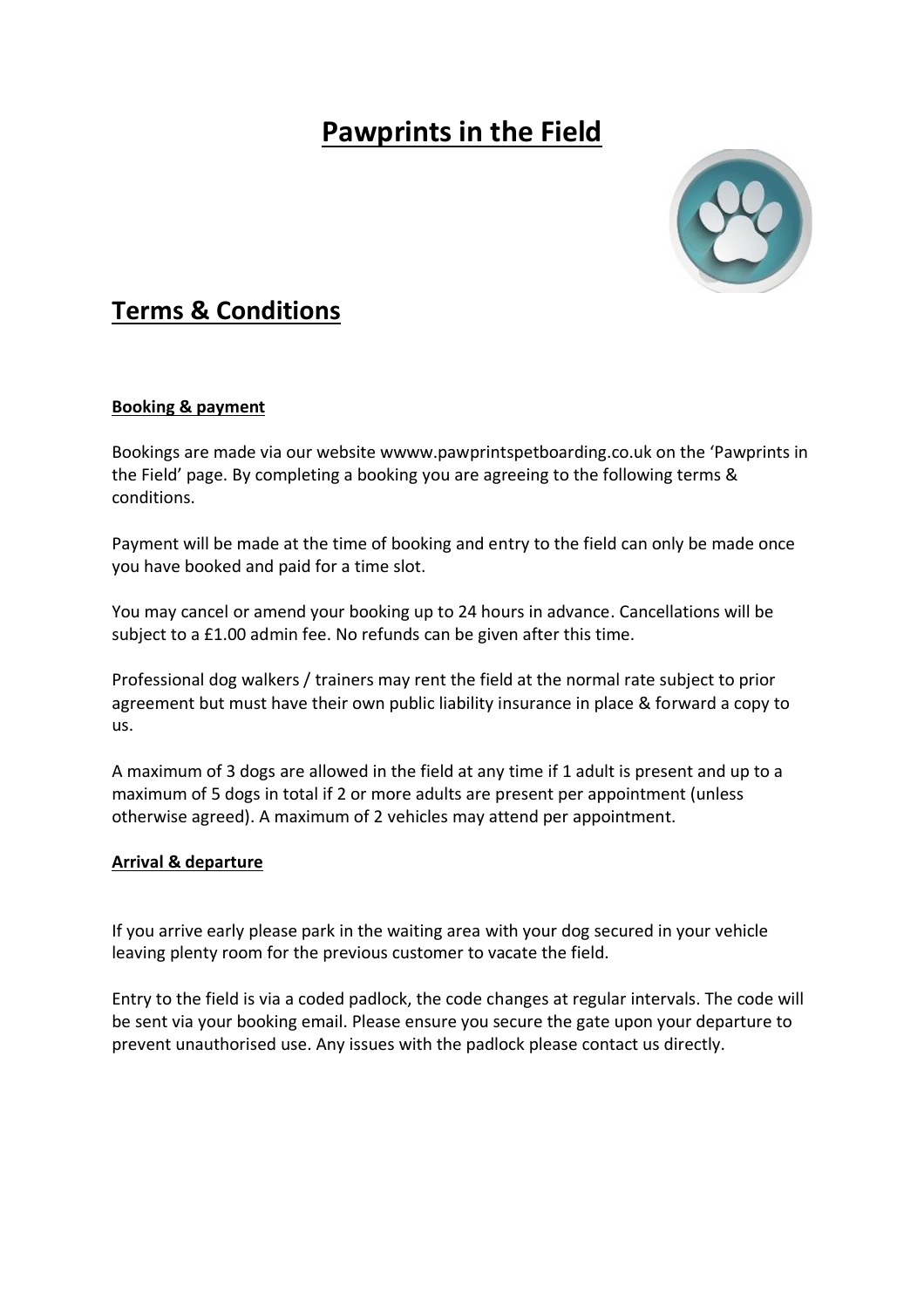# **Cleanliness**

You are responsible for picking up your dogs waste, but we also ask if you see any poo at all, please pick it up. As the fields are large, there is a possibility you may miss your own dogs waste, but if you pick up any you see, others will pick up yours.

Waste bins are provided as are a limited number of poo bags but please try to bring your own.

If you carry out any grooming of your dog whilst in the field please collect & dispose of any loose hair.

No smoking is permitted on the grounds.

Please take any litter home with you and do not deposit it in the poo bin.

# **Security**

No enclosed field can be guaranteed escape proof although we do everything in our power to make our field as secure as possible. Ultimately the responsibility lies with the person in control of the dogs using our field to ensure they do not escape. To this extent, we are not liable for any damage, injury or loss to the animal whilst being exercised or to any third party as a result of the animal owner or dog.

Dogs are to be held securely on a lead or secured in a vehicle until they are inside the field and the gate closed behind them.

Please do not allow your dog to dig anywhere near the fence line.

#### **Equipment**

A bowl and a water supply is available for your dog to take on water. The bowl is regularly washed and disinfected but please rinse out and leave empty after any use.

Obstacles are present for the use of dogs only they are not for humans to play on. Do not encourage young dogs (under the age of 9 months) to play on any elevated equipment which they need to jump down from. Never push a dog to do something they are not physically or mentally capable of.

Please report any incidents with equipment, any defects or any near misses.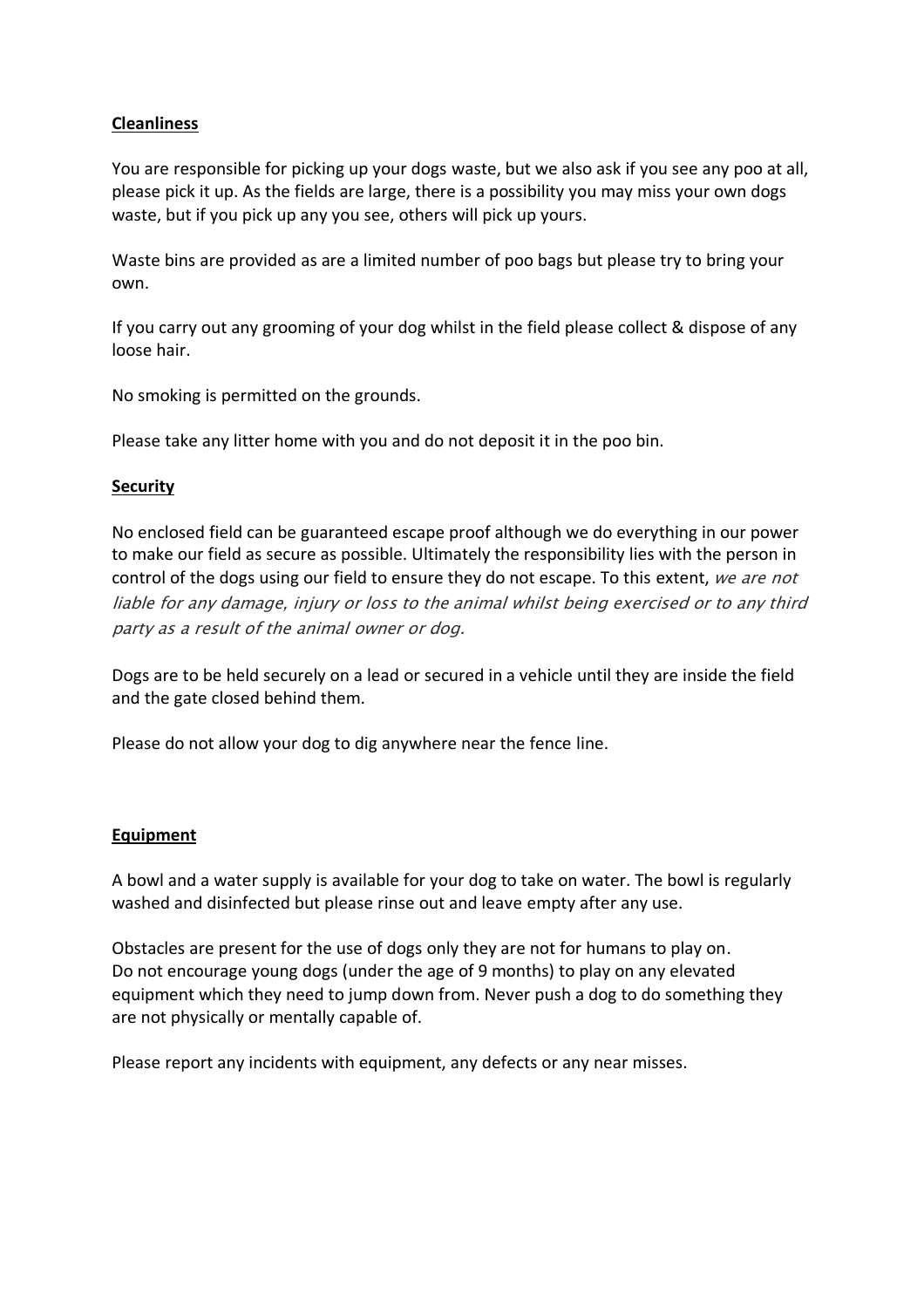# **H&S and Animal Welfare**

We maintain the grounds as best we can weather permitting but it should be noted that it is a field and the ground may have hidden bumps and dips. During wet weather there may be slippery and muddy areas, please use appropriate footwear.

Children must be accompanied by an adult and supervised at all times.

Please ensure your dog is up to date with their vaccinations and worming regime, it is for as much benefit for you as it is other users. All dogs must have at the very least their first round of vaccinations.

After exercising your dog(s) on any field keep close inspection for ticks & grass seeds particularly around the eyes & in their paws

Never leave dogs tethered or unattended in the field. Likewise, dogs must not be left in vehicles whilst you exercise another dog.

Please be vigilant of other dogs around to help avoid any issues for nervous and/or reactive dogs. Please do not approach any dog without prior consent of the dogs' owner – and especially don't approach a dog with your own dog. Please remember that many of the dogs who use our fields are nervous/reactive and they require space – both from other dogs and from people in order to enjoy their freedom.

We do not permit use of any adverse training method or equipment at any time. Such methods and equipment include (but are not limited to) shock collars, prong / pinch collars, and Spray collars.

# If your dog is unwell or suffering from loose stools please do not attend with your dog.

If you have any issues regarding the use of the field please report it to us directly by either: Using the intercom on our reception sign, Phoning us on 01946 329651, Emailing us on [enquiries@pawprintspetboarding.co.uk](mailto:enquiries@pawprintspetboarding.co.uk)

We welcome reports of misuse of the field including non-collection of dog faeces to ensure the field is an enjoyable, clean and safe place for you and your dog.

Any persons accompanying you must also abide by these terms & conditions.

First time visitors will receive an induction in the use of the field along with basic H&S notes.

We will offer training at times throughout the year, something fun. If you require assistance in areas of your dogs behaviour such as recall this can be arranged at an additional fee.